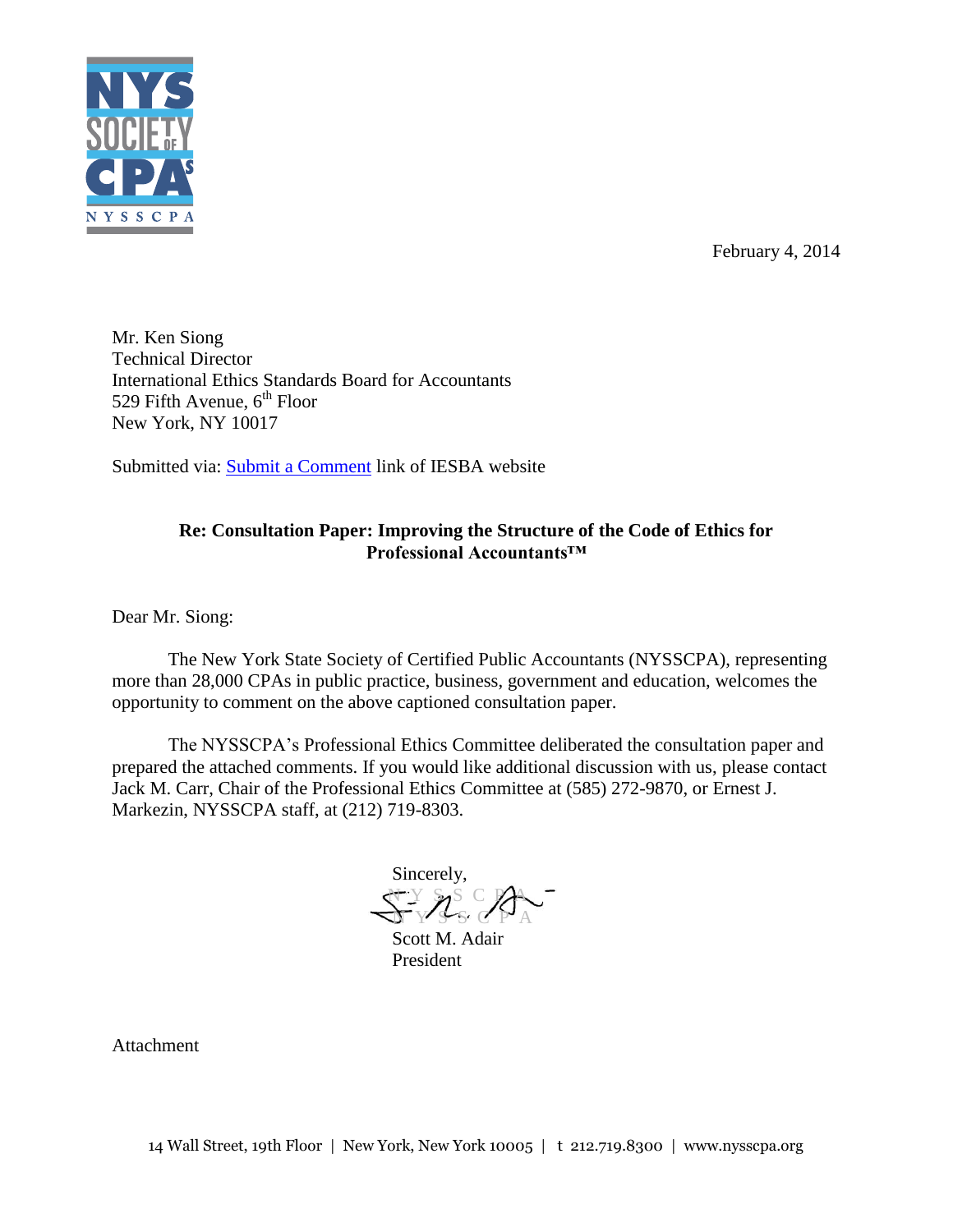

# **NEW YORK STATE SOCIETY OF CERTIFIED PUBLIC ACCOUNTANTS**

# **COMMENTS ON**

# **CONSULTATION PAPER: IMPROVING THE STRUCTURE OF THE CODE OF ETHICS FOR PROFESSIONAL ACCOUNTANTS™**

**February 4, 2014**

**Principal Drafters**

**Elliot L. Hendler Renee Rampulla**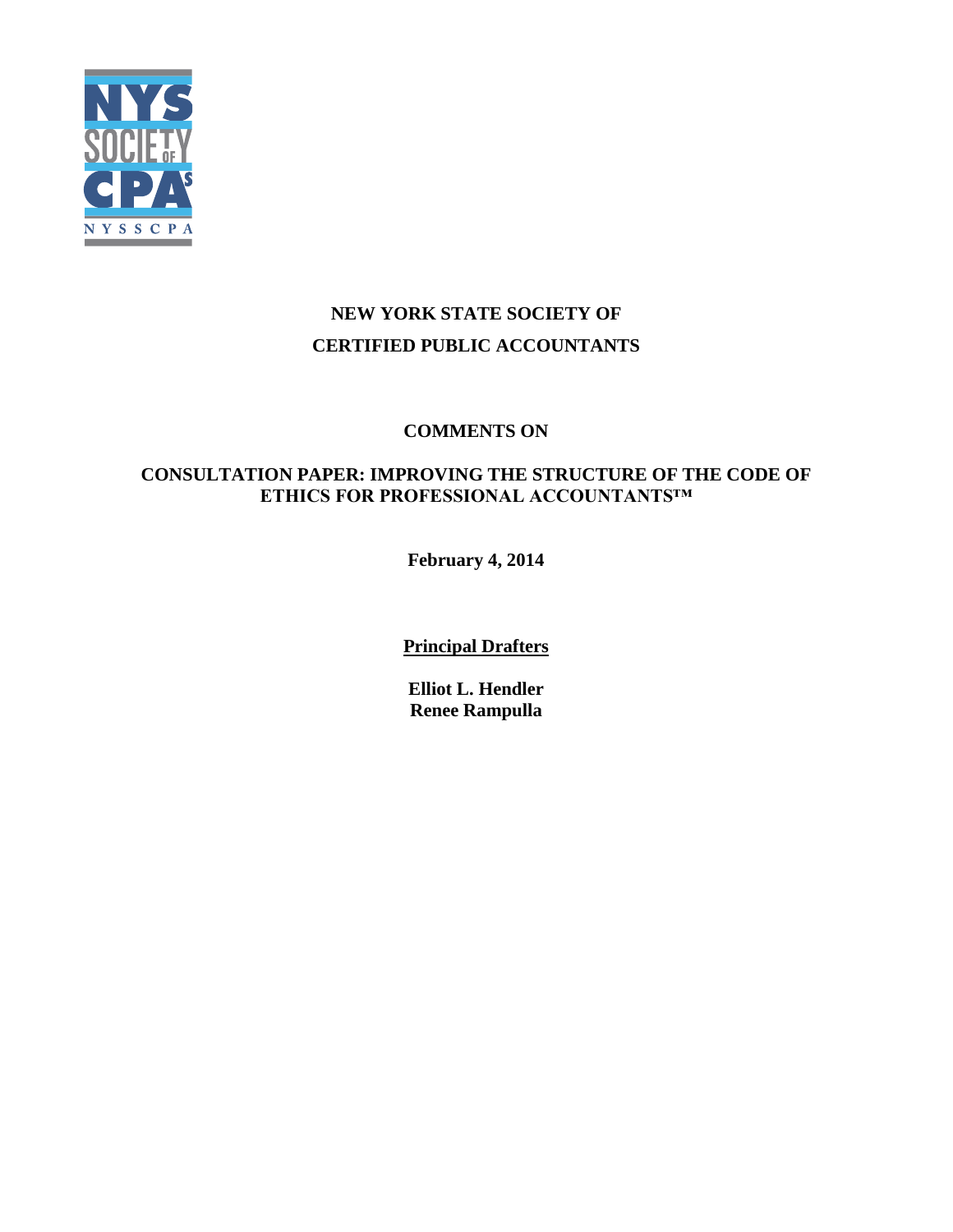#### **NYSSCPA 2014 – 2015 Board of Directors**

Scott M. Adair, *President* Joseph M. Falbo, *President-elect* F. Michael Zovistoski, *Secretary/Treasurer* Harold L. Deiters, *Vice President* Timothy Hedley, *Vice President* Scott D. Hosler, *Vice President* Cynthia A. Scarinci, *Vice President* Joanne S. Barry, *ex officio*

Anthony T. Abboud William Aiken Gregory J. Altman Paul E. Becht Barbara E. Bel Christopher G. Cahill Anthony S. Chan John F. Craven Peter H. Frank Rosemarie A. Giovinazzo-Barnickel Elizabeth A. Haynie Jan C. Herringer Scott Hotalen Jean G. Joseph J. Michael Kirkland

Kevin Matz Michael E. Milisits Jacqueline E. Miller Barbara L. Montour M. Jacob Renick Arthur J. Roth Warren Ruppel Stephen T. Surace Tracy D. Tarsio Yen D. Tran Mark Ulrich Beth van Bladel Richard T. Van Osten Mark Weg David J. Wojnas David G. Young

#### **NYSSCPA 2014 - 2015 Professional Ethics Committee**

Jack M. Carr, *Chair* **Jason P. Gitstein** Ronald Nash Renee Rampulla, *Vice Chair* Jo Ann Golden Brian K. Pearson Eric H. Altstadter J. Dwight Hadley Victoria Pitkin Gary E. Carpenter **Elliot L. Hendler** Michael Rudegeair Salvatore A. Collemi Hae Lee Robert E. Sohr David C. Daly Steven J. Leifer P. Gerald Sokolski Howard S. Fleischman Elliot A. Lesser Andrew J. Vuono

**NYSSCPA Staff**

Ernest J. Markezin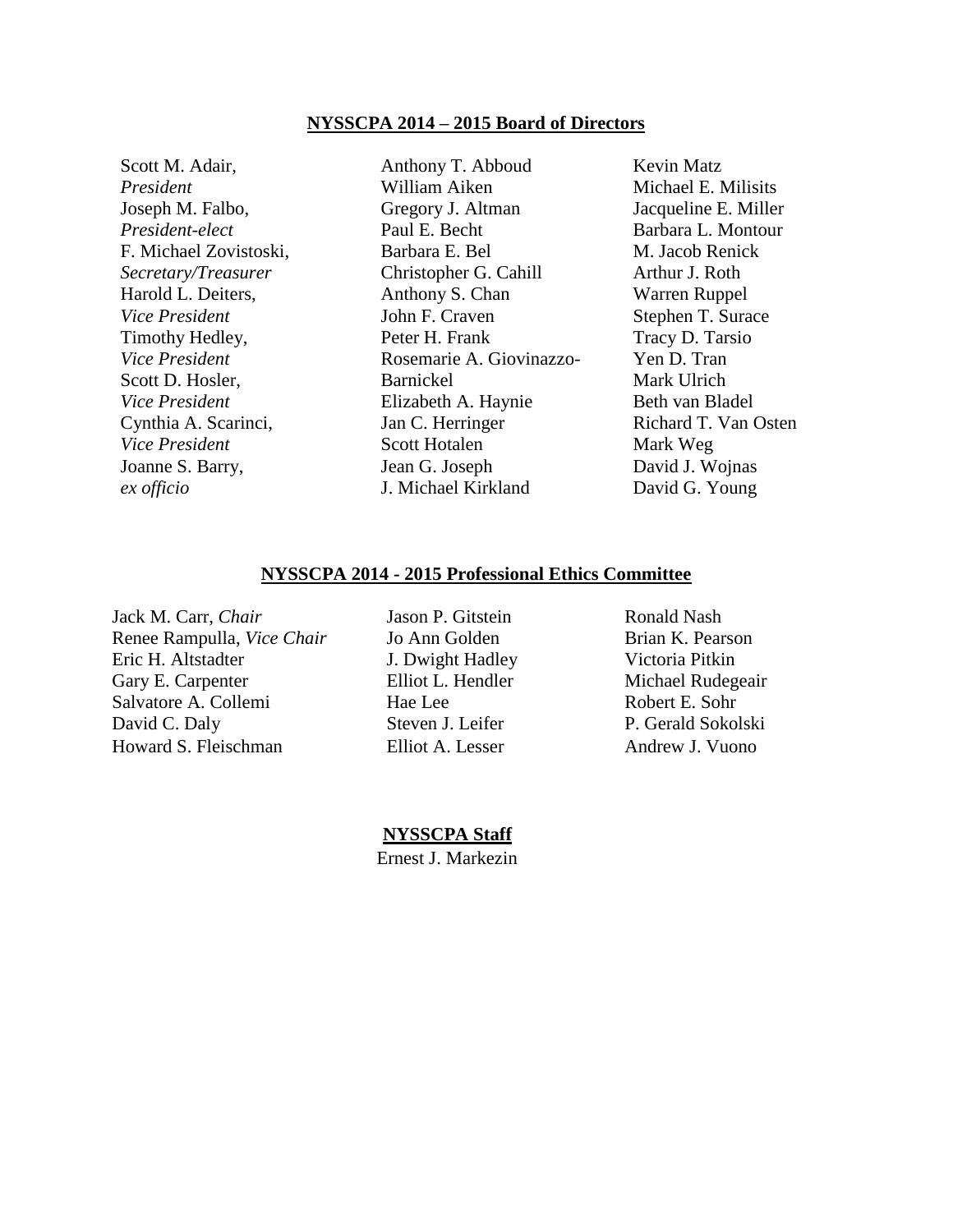### **New York State Society of Certified Public Accountants**

#### **Comments on**

## **Consultation Paper: Improving the Structure of the Code of Ethics for Professional Accountants™**

The New York State Society of Certified Public Accountants (NYSSCPA) appreciates the opportunity to provide commentary on the International Ethics Standards Board for Accountants (IESBA) Code of Ethics for Professional Accountants (the Code) consultation paper on improving the structure of the Code.

The NYSSCPA generally concurs with the IESBA's consultation paper and commends it on its efforts to improve the structure of the Code. Below please find our response to some specific respondent questions along with additional commentary we request that the IESBA consider.

**Question 1. Do you believe that the approach outlined in this Consultation Paper, as reflected in the Illustrative Examples, would be likely to achieve IESBA's objective of making the Code more understandable? If not, why not and what other approaches might be taken?**

We agree with the IESBA's approach and use of illustrative examples to achieve its objective of making the Code more understandable.

**Question 2. Do you believe that the approach outlined in this Consultation Paper, as reflected in the Illustrative Examples would be likely to make the Code more capable of being adopted into laws and regulations, effectively implemented and consistently applied? If not, why not and what other approaches might be taken?**

We believe that the outlined approach would likely assist in the Code's adoption into the laws and regulations of at least some jurisdictions.

### **Question 3. Do you have any comments on the suggestions as to the numbering and ordering of the content of the Code (including reversing the order of extant Part B and Part C), as set out in paragraph 20 of the Consultation Paper?**

We agree with the numbering and ordering of the Code's content and suggest that consideration be given to incorporating parts IV and V into part III.

**Question 4. Do you believe that issuing the provisions in the Code as separate standards or rebranding the Code, for example as International Standards on Ethics, would achieve benefits such as improving the visibility or enforceability of the Code?**